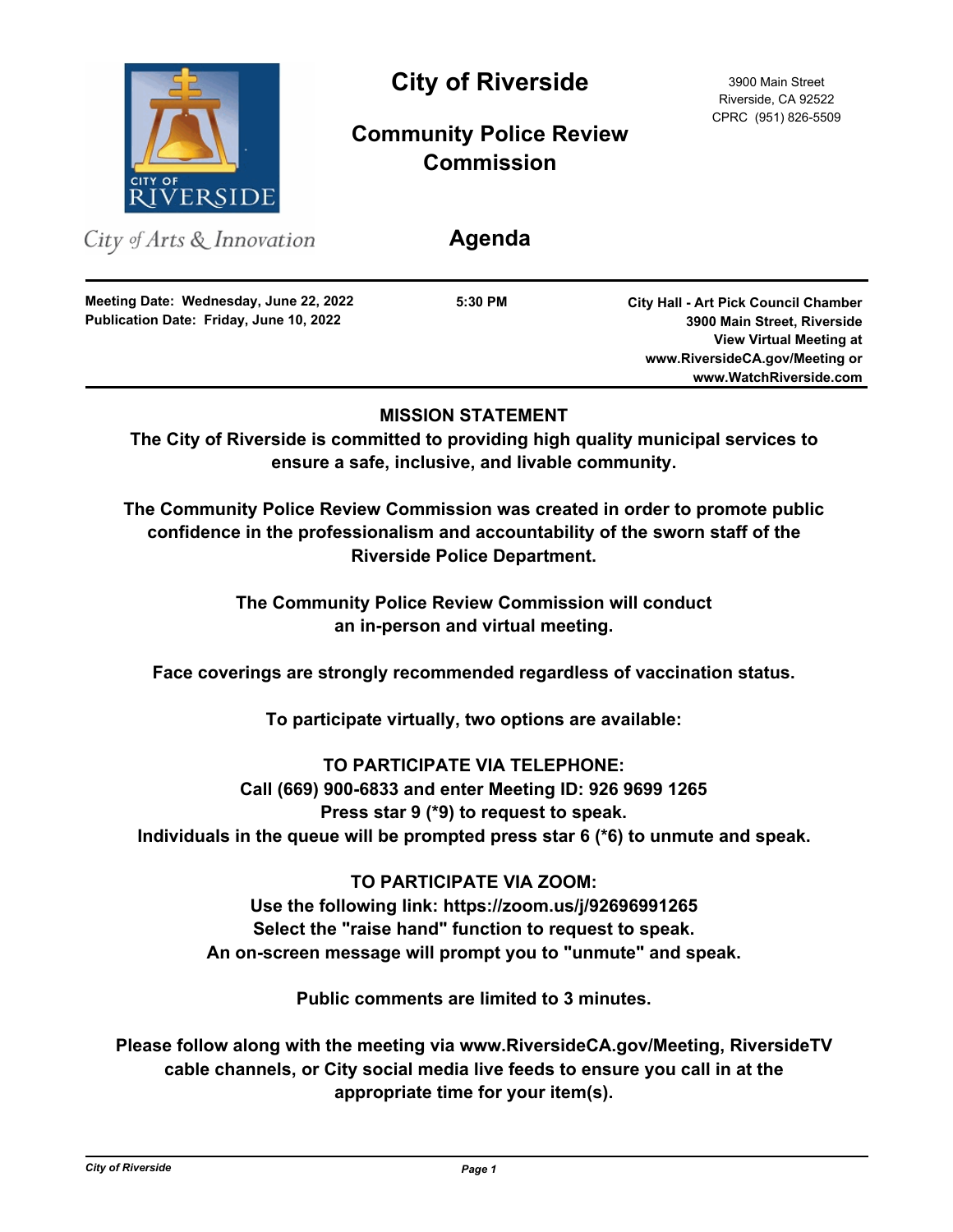**Public comments regarding items on this agenda or any matters within the jurisdiction of the Commission can be submitted by eComment at www.RiversideCA.gov/Meeting until two hours before the meeting. Email comments to CPRC@riversideca.gov. \* \* \* \* \* \* \***

**Pursuant to the City Council Meeting Rules adopted by Resolution No. 23618, members of all Boards and Commissions and the public are reminded that they must preserve order and decorum throughout the meeting. In that regard, members of all Boards and Commissions, as well as the public participants are advised that any delay or disruption in the proceedings or a refusal to obey the orders of the City Council, Boards and commissions, or their presiding officer constitutes a violation of these rules.**

**The City of Riverside is committed to fostering a respectful workplace that requires all employees and external stakeholders to embrace a culture of transparency and inclusivity. This includes acceptable behavior from everyone; a workplace that provides dignity, respect, and civility to our employees, customers, and the public they serve. City meetings should be a place where all members of our community feel safe and comfortable to participate. While there could be a high level of emotion associated with topics on this agenda, the City would like to set the expectation that all members of the public use language appropriate to a collaborative, professional, and respectful public environment.**

**The City is resolute in its commitment to eliminate any form of harassment, discrimination, or retaliation in the workplace. The City maintains a zero-tolerance policy for harassment, discrimination, and retaliation in compliance with new harassment and discrimination laws.**

**\* \* \* \* \* \* \***

*State law and the City of Riverside Municipal Code Sunshine Ordinance (Section 4.05.050) restricts the Community Police Review Commission from taking action on an item unless it has been included on an agenda and posted at least 12 days in advance of a meeting or unless the matter falls within one of the narrow exceptions. Consequently, any item not listed on this agenda will normally have to be delayed until the item can be made part of a posted agenda.*

LISTENING ASSISTIVE DEVICES are available for the hearing impaired. The City of *Riverside wishes to make all of its public meetings accessible to the public. Upon request, this agenda will be made available in appropriate alternative formats to persons with disabilities, as required by 42 U.S.C. §12132 of the Americans with Disabilities Act of 1990. Any person with a disability who requires a modification or accommodation in*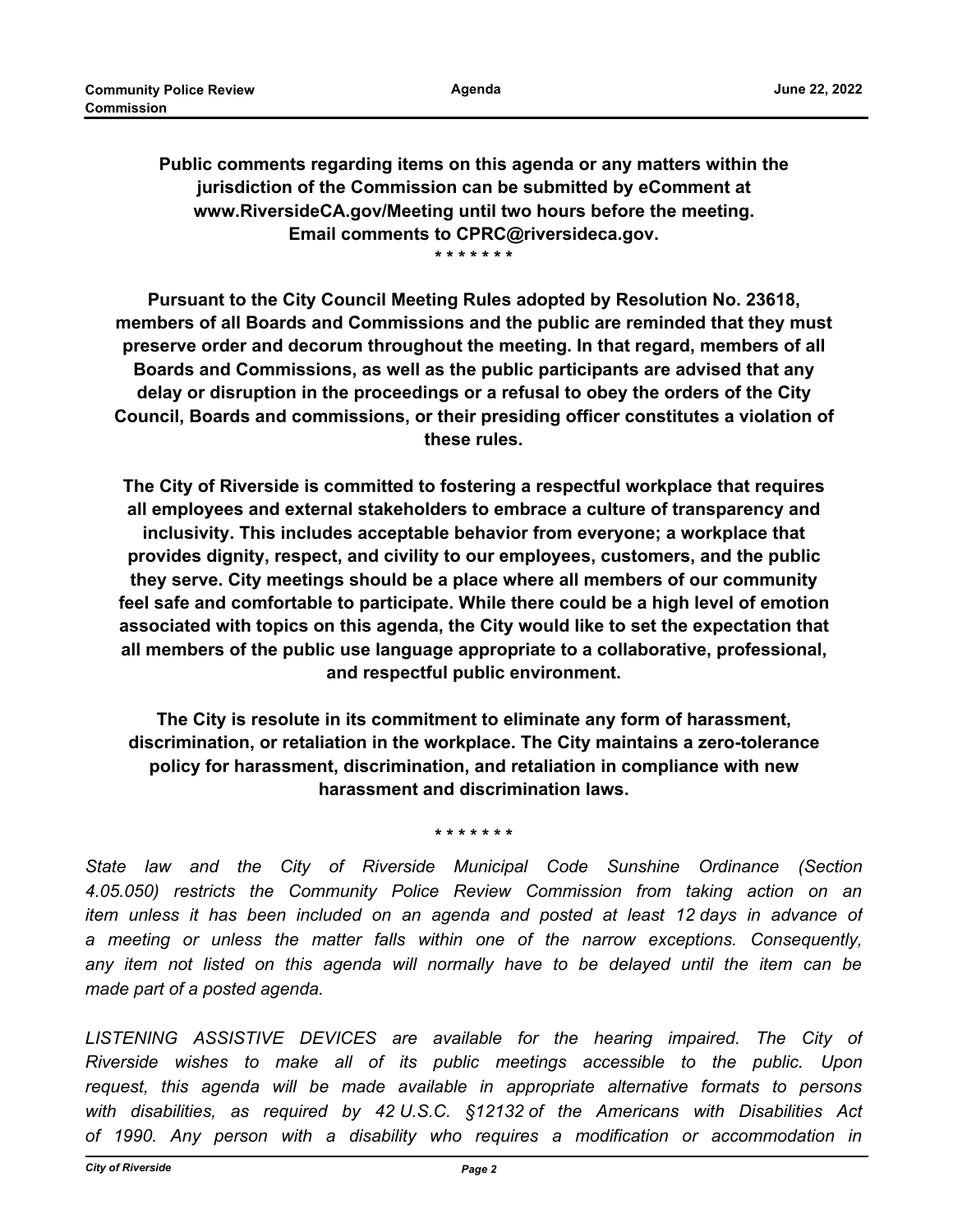*order to participate in a meeting should direct such request to the City's ADA Coordinator at 951-826-5427 at least 72 hours before the meeting, if possible. TTY users call 7-1-1 for telecommunications relay services (TRS).*

*Agenda related writings or documents provided to the Commission are available in the Office of the City Clerk, at www.RiversideCa.gov/Meeting, and in the binder located near the entrance of the meeting room.*

*PLEASE NOTE--The numerical order of items on this agenda is for convenience of*  reference. Items may be taken out of order upon request of the Chair or Members of the *Commission.*

5:30 P.M.

#### CHAIR CALLS MEETING TO ORDER

PLEDGE OF ALLEGIANCE

### MOMENT OF SIL FNCF

#### PUBLIC COMMENT

*Audience participation is encouraged. Public comments are limited to 3 minutes.*

1 This is the portion of the meeting specifically set aside to invite your comments regarding any matters within the jurisdiction of the Community Police Review Commission. Three (3) minutes per speaker are allocated for all general public comment. Five (5) minutes per speaker are allocated for complainants and to family members or their spokesperson speaking regarding an officer involved death. You may be asked to state your name and city of residence.

#### CONSENT CALENDAR

- 2 Review and Approval of Minutes 5.25.22
- *Attachments:* [5-25-22 Minutes Draft](http://riversideca.legistar.com/gateway.aspx?M=F&ID=5a8077a5-b031-457e-af36-ed42008ad66f.docx)

#### PRESENTATIONS

- 3 Presentation on Background Process of Civilian Review Boards by the City Managers Office
- **[Report](http://riversideca.legistar.com/gateway.aspx?M=F&ID=f2e63e7d-7d3b-4e6a-a6ae-c6f7ac6ea585.docx)** [City Profiles](http://riversideca.legistar.com/gateway.aspx?M=F&ID=b4e10ac1-8606-499c-92f5-de03d19ae46e.docx) **[Presentation](http://riversideca.legistar.com/gateway.aspx?M=F&ID=4743b426-702b-4a2f-852c-7a0910ff9332.pptx)** *Attachments:*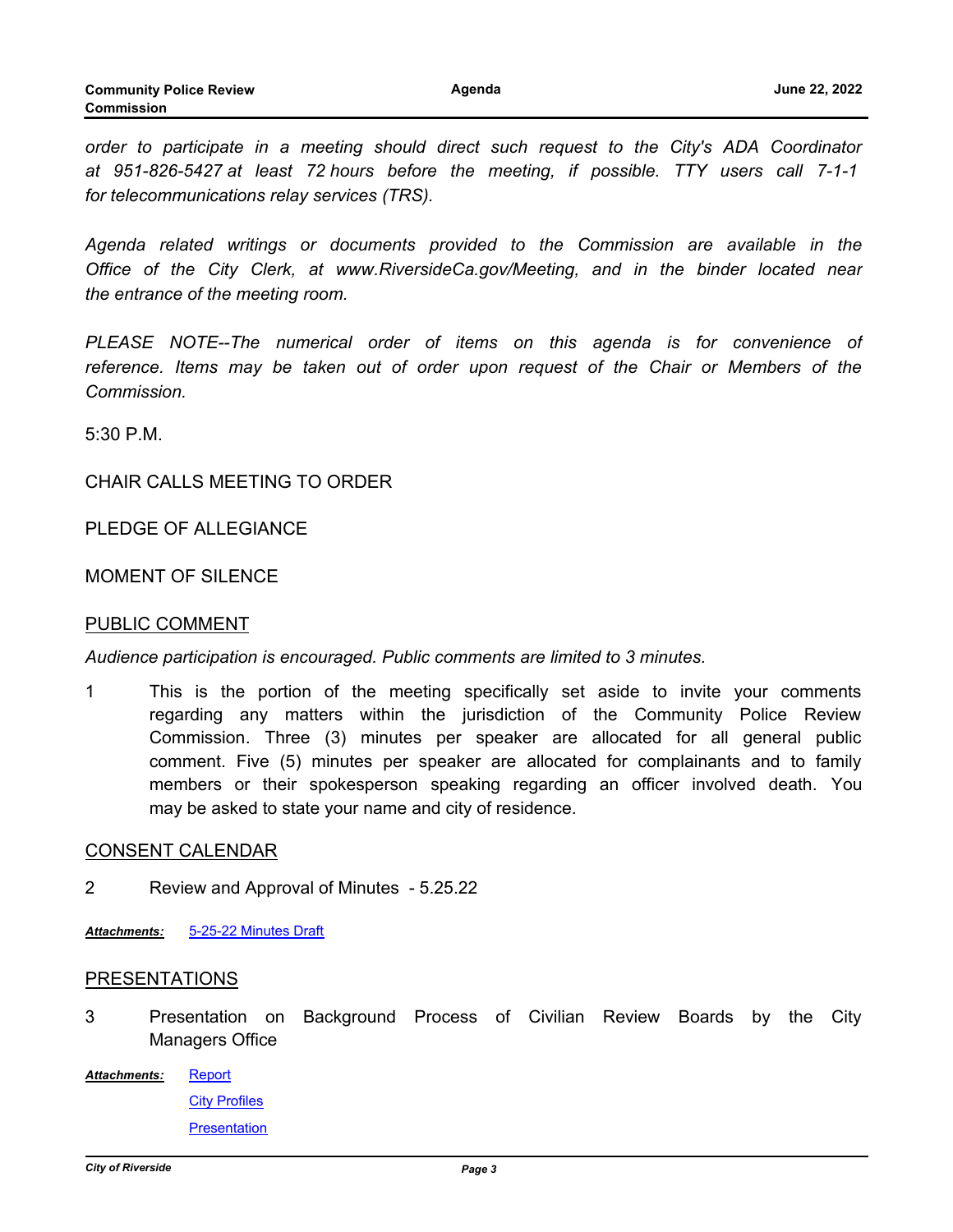#### DISCUSSION CALENDAR

- 4 Determine whether the absence of Commissioner Hawkins on May 22, 2022 should be recorded as an excused or unexcused absence
- *Attachments:* [Report](http://riversideca.legistar.com/gateway.aspx?M=F&ID=dc70d6b3-1714-4aba-b5f8-b6ce2ff771d1.docx)

#### CLOSED SESSIONS

5 Pursuant to Government Code 54957 the Commission will discuss issues pertaining to public employee personnel matters related to CPRC / Riverside Police Department case # PC21-07035.

#### *Attachments:* [Report](http://riversideca.legistar.com/gateway.aspx?M=F&ID=ed4f3966-6001-4fb2-91f2-620621af13fd.doc)

6 Pursuant to Government Code 54957 the Commission will discuss issues pertaining to public employee personnel matters related to CPRC / Riverside Police Department case # PC21-11064.

*Attachments:* [Report](http://riversideca.legistar.com/gateway.aspx?M=F&ID=98fa5cdf-2744-40c8-b61e-87c13e4c206e.doc)

#### **COMMUNICATIONS**

- 7 City Attorney report on Closed Session Actions
- 8 Brief reports on conferences, seminars, and meetings attended by CPRC
- 9 Updates from the Riverside Police Department
- 10 Updates from the City Manager's Office
- 11 Items for future CPRC consideration as requested by Commission members or CPRC Manager

**Attachments:** [Upcoming Meeting Items](http://riversideca.legistar.com/gateway.aspx?M=F&ID=3443c250-9468-43d4-8174-a3a226965a20.pdf)